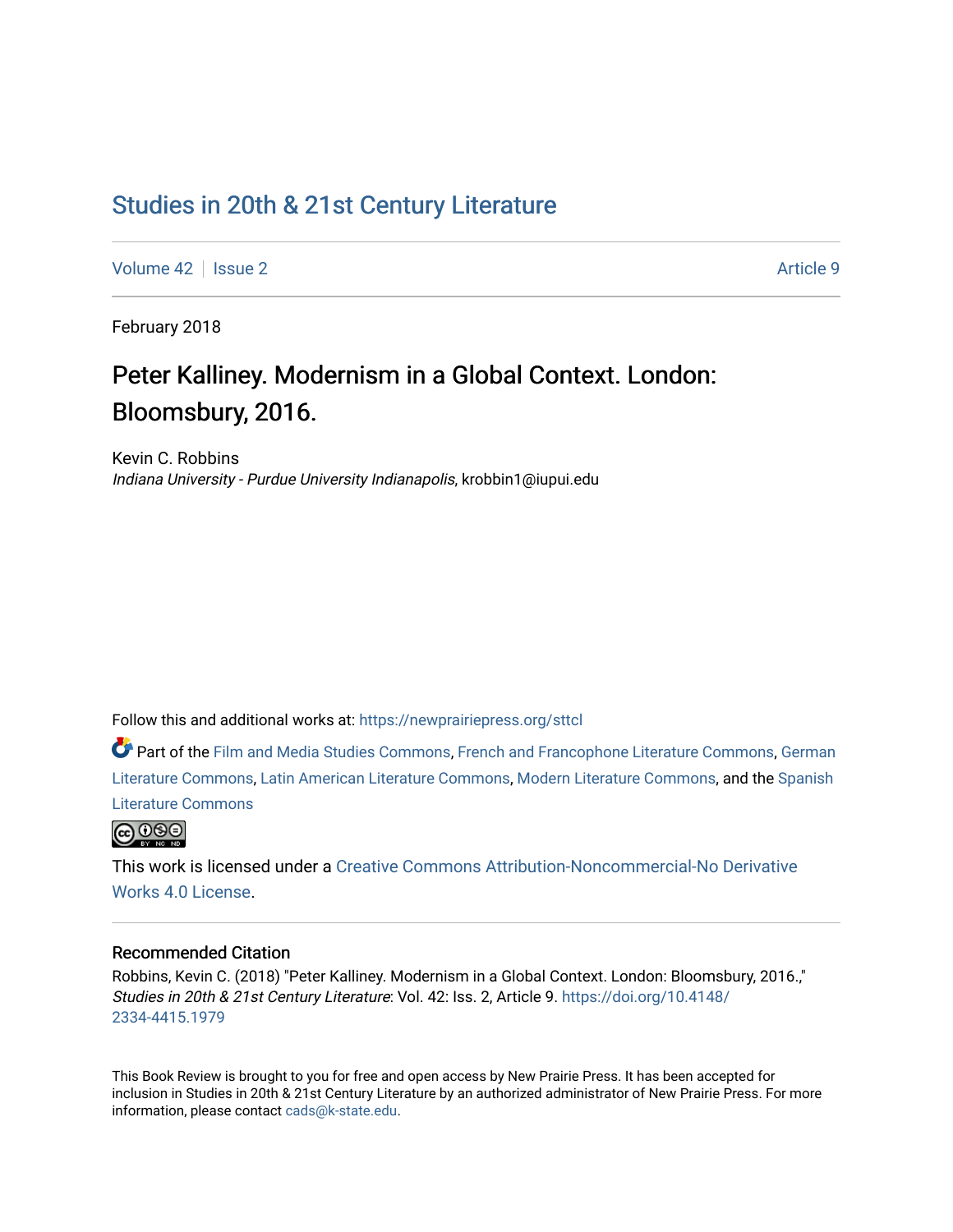### Peter Kalliney. Modernism in a Global Context. London: Bloomsbury, 2016.

### Abstract

Review of Peter Kalliney. Modernism in a Global Context. London: Bloomsbury, 2016. 190 pp.

### Keywords

Book Review, Peter Kalliney, Modernism in a Global Context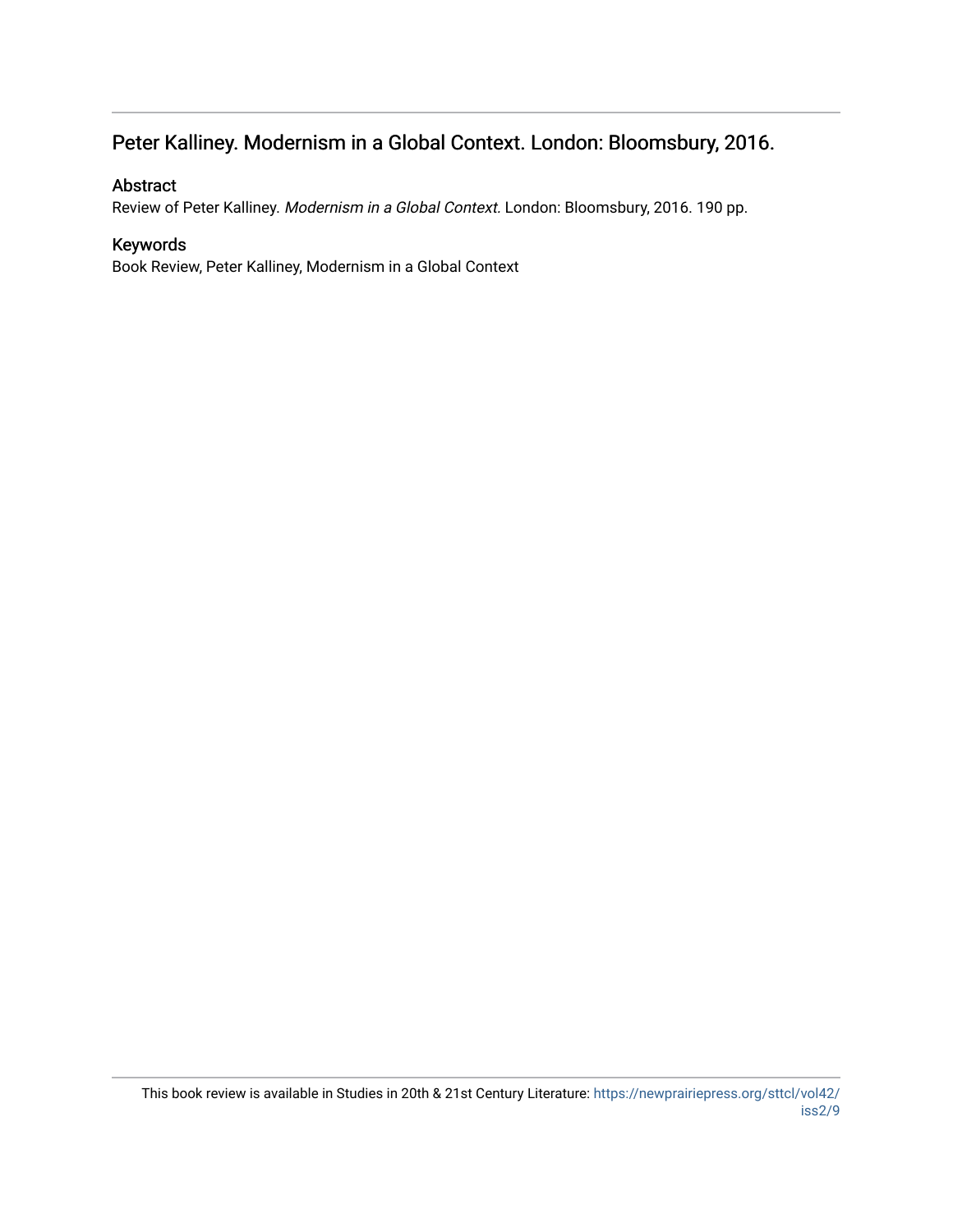Peter Kalliney. *Modernism in a Global Context.* London: Bloomsbury, 2016. 190 pp.

Peter Kalliney has contributed a vital globalizing study of modernism to Bloomsbury's laudable *New Modernisms* series of innovative texts reassessing the meanings and manifestations of modernist aesthetics and the catalytic political engagements of its multi-media practitioners across the twentieth-century world. Long overdue, this cleverly designed and briskly written survey of modernism's shifting "imaginative geography" (123) around the globe should re-vivify and expand how academic and student audiences conceive the multi-cultural and political forces always conjoining to drive forward this pioneering movement still shaping world cities and globalizing villages North, South, East, and West.

Kalliney's engaging synopsis offers six trenchant chapters with an introduction evoking modernists everywhere as actual fellow travelers often committed to self-assertion and self-exploration through resolute, real, or virtual voyages traversing or transgressing state borders, literary conventions, and gender norms globally. There follows four core chapters surveying modernism's intersections and convolutions with "Imperialism," "Cosmopolitanism," "Cultural Institutions," and "Media." A sharp conclusion explores current authorial and critical tensions between modernities construed in the plural versus apprehensions of an emergent and Westernized, capitalistic cultural hegemony. As in other volumes for this Bloomsbury series, this text concludes with a completely up-todate and informative bibliography alerting attentive readers to the most recent controversies generated by the globalization of modernist discourses and the critical responses to each across multiple media of expression.

In each of the core chapters, Kalliney first surveys influential classic and contemporary critical theory relevant to the topic, usually eschewing jargon and demonstrating a rare even-handedness to often colliding and vituperative combatants. (In the chapter devoted to "Media," Kalliney even takes the venerable Marshall McLuhan along for the ride, saluting him as the most helpful companion one could have in charting the social impact of media and communication technologies disseminating modernism.) Kalliney then deftly contrasts these literary critical surveys with close readings of select authors, celebrated and unjustly obscure, covering the territories in the global North and South, where modernisms imperialize, de-colonize, nationalize, de-nationalize, urbanize, and institutionalize. Kalliney's own travelling companions are admirably diverse. He extends close readings to twelve authors, six men and six women, gay and straight and in between, shaping modernism(s) in (or across) fifteen different nations including coastal China, the Czech Republic, Denmark (via Chicago), Indonesia, Ireland, Martinique, Senegal, South Africa, Tanzania, and the West Indies. Here, adventuresome readers get a ticket to ride and every incentive to light out.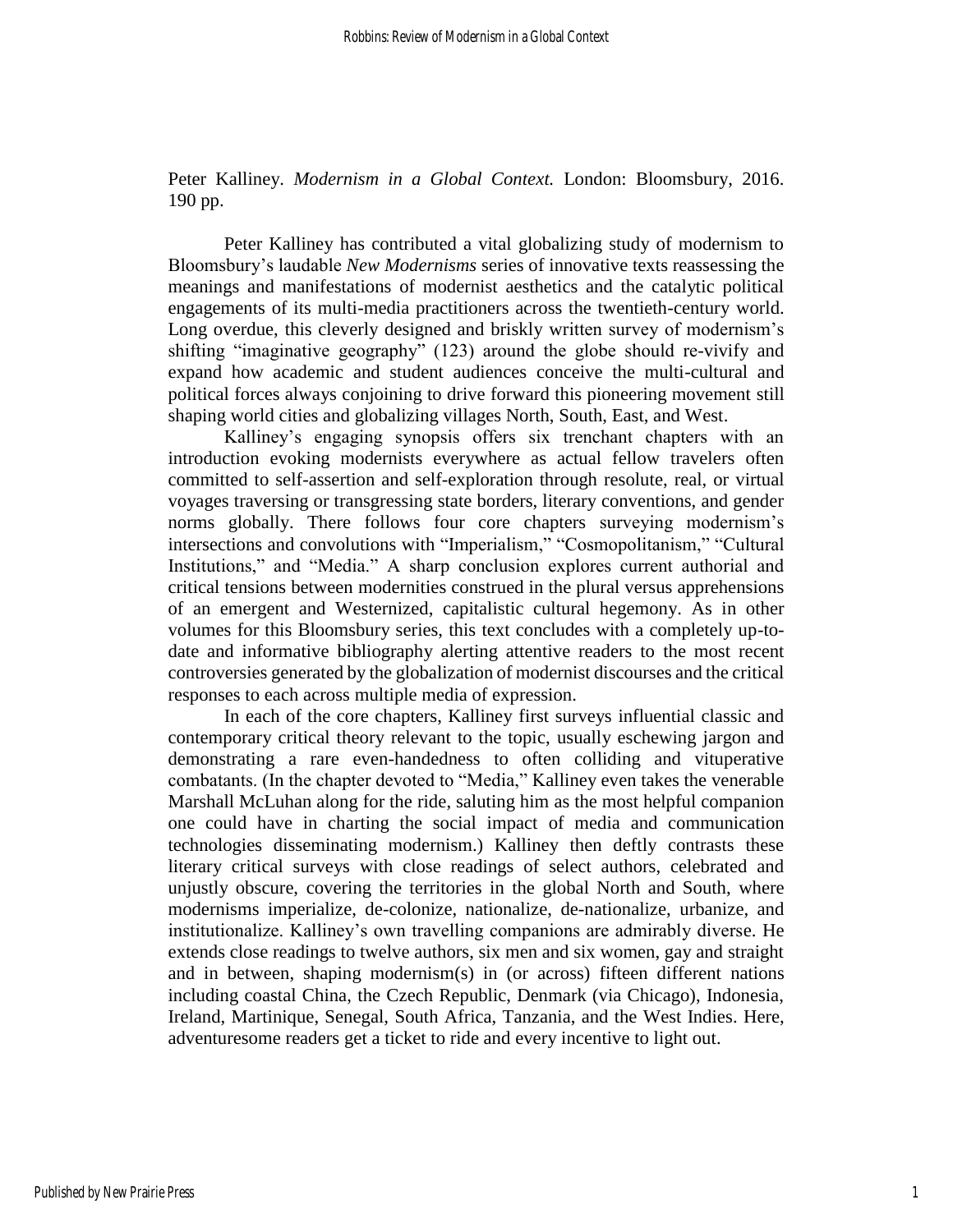Embarking from Baudelaire's kinetic Paris, Kalliney essentially defines modernism as "an aesthetics of motion" (1) impelling its devotees and analysts to venture abroad and embrace the revelatory opportunities and discomforting ambiguities of long range travel, once real and then also virtual, thanks to the displacements modern communications technologies like radio and phonograph recordings encouraged. Voyages of discovery became a common practice among early generations of authors and artists now identified as modernists on a global scale and one that must be reclaimed now if we are to comprehend modernism in all of its many dimensions, geographic and cultural.

Finding that "[t]ravel and translation are right at the core of modernism's aesthetics of motion and dissonance" (3), Kalliney stakes out cultural crossroads, especially great and diverse metropolitan communities *and* their serial literatures, little presses, soundscapes, and airwave networks, where modernists congregated, connected, and collided. Appropriating and capitalizing upon Tsitsi Jaji's concept of "stereomodernism" (deeply linking modernist discourse in multiple media and decolonization struggles worldwide) (133), Kalliney insightfully reconstructs how modernist motifs actually circulated via innovative broadcast technologies reaching new audiences and provoking significant political and cultural change globally. In his chapter "Media," Kalliney insightfully compares the impacts of photography and phonography on the evolutionary paths of modernist novelists, poets, and memorialists. Taking inspiration from Christopher Isherwood's famous modern dictum "I am a camera," Kalliney charts the photographic and cinematic allusions vivifying modernist artistry moving from Dos Passos' "Camera Eye" to the "universal visuality" Ezra Pound imagined to be found in Chinese logographic characters, where vision and representation are supposedly linked in revelatory ways apt for modernist invention (137). Turning immediately to the global literary and expressive impacts of modern and modernist Western sound recording and amplification technologies, Kalliney finds that T.S. Eliot innovatively "describes the artist as someone who records, stores, and transmits data—sound information, especially—without in any fundamental way tampering with that data" (140). Here, one is tempted to interject that Eliot's riposte to Isherwood might have been: "I am a Victrola." But as Kalliney insists, these modernist techno-fusions are no ephemeral matter since, for example, Eliot's recording of *The Waste Land*, distributed to the Anglophone Commonwealth via the British Council, reached Barbados in radio performances where its simple, conversational tone profoundly inspired Kamau Brathwaite, "the most innovative theorist and practitioner of vernacular writing" in the Caribbean (141), to assert his own, indigenous "Nation Language," amplifying regional struggles against British colonialism. Such syncopated insights linking modern literatures, modern technologies, and modern politics above and below the equator jazz up this volume, making it far more than a mere survey of canonical modern masterpieces in new and different locales. And